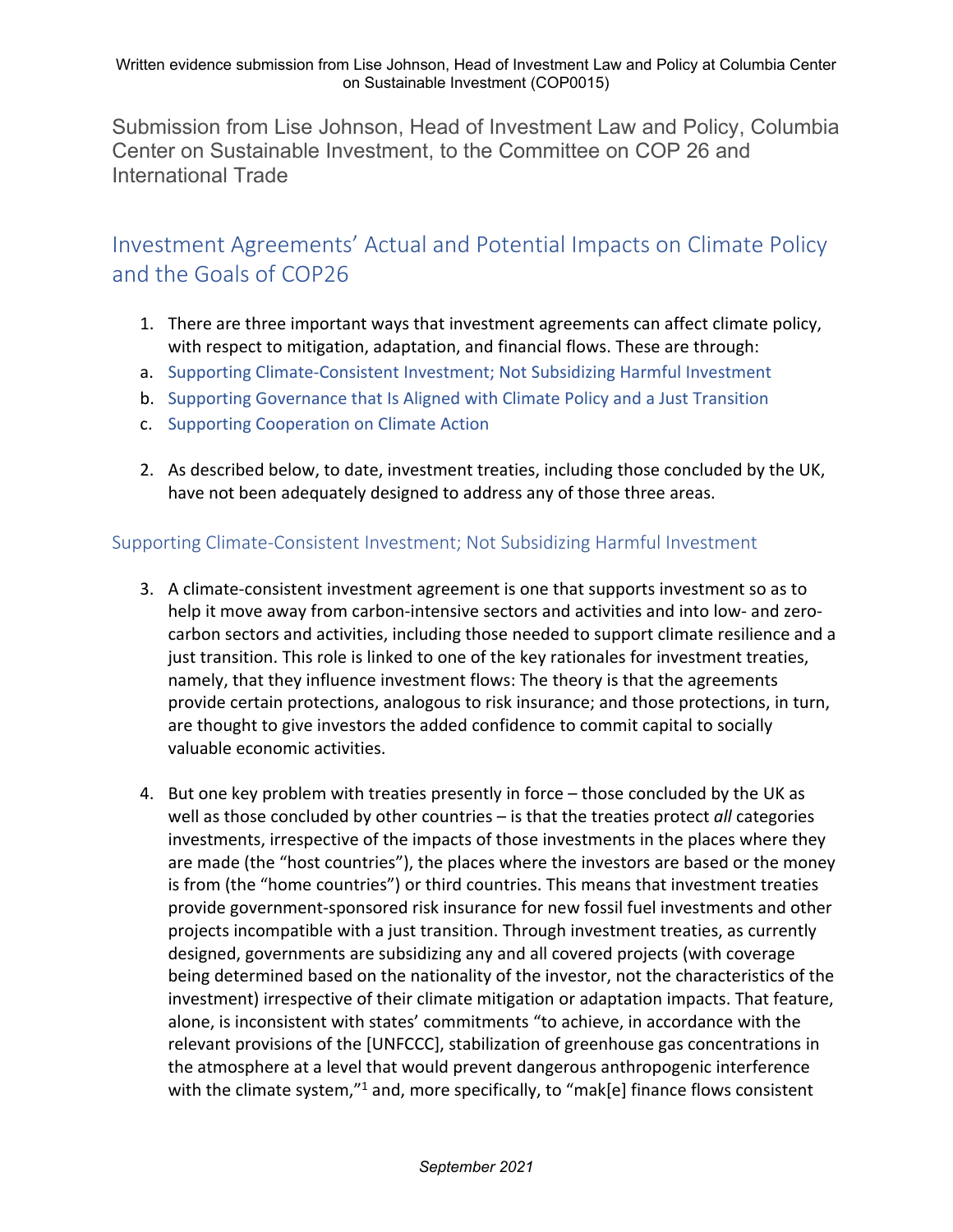with a pathway towards low greenhouse gas emissions and climate-resilient development."<sup>2</sup>

- 5. But investment treaties need not be such blunt instruments. They could permit or even require – more discerning treatment, enabling states to distinguish between, for instance, those types of investments generating public goods and warranting public support, and those that undermine climate policy and are not eligible for the privileged treatment offered by investment treaties.
- 6. An additional key problem is that numerous studies conducted to date have shown that, while treaties may be effective tools for companies wishing to sue governments (discussed further in the next section), they have not actually been effective in terms of their influence on investors' decisions regarding whether or where to invest. In short, treaties have been designed on the premise that if investment receives the enhanced protections offered by the treaties, flows of such investment between the treaty parties will increase. But that pattern linking investment protection to investment flows is, after much analysis, not generally observable. $3$  Such lackluster performance, however, need not be the case. The treaties could be designed to more strategically and nimbly overcome barriers to investment in those places, sectors, and activities, where investment is needed to meet UNFCCC and Paris Agreement Goals.

## Supporting Governance that Is Aligned with Climate Policy and a Just Transition

7. Investment treaties are also particularly relevant for climate policy in that they can affect governments' willingness and ability to adopt measures necessary for a transition away from fossil fuels and other carbon-intensive investments. And they can impact the cost of those measures, and who bears those costs, in ways that may prevent the transition, if achieved, from being a *just* transition.

<sup>&</sup>lt;sup>1</sup> UNFCCC Art. 2.

<sup>2</sup> Paris Agreement Art. 2(1)(c).

<sup>3</sup> See, e.g., Josef Brada, Zdenek Drabek and Ichiro Iwasaki, 'Does Investor Protection Increase Foreign Direct Investment? A Meta-Analysis' (2020) 35 Journal of Economic Surveys 1 [https://doi:](https://doi:%2010.1111/joes.12392) [10.1111/joes.12392;](https://doi:%2010.1111/joes.12392) Lorenz Reiter and Christian Bellak, 'Effect of BITs on FDI: The Role of Publication Bias' in Julien Chaisse, Leïla Choukroune, and Sufian Jusoh (eds), *Handbook of International Investment Law and Policy* (Springer 2020) [https://doi.org/10.1007/978-981-13-5744-2\\_123-1](https://doi.org/10.1007/978-981-13-5744-2_123-1); Joachim Pohl, 'Societal Benefits and Costs of International Investment Agreements: A Critical Review of Aspects and Available Empirical Evidence' (OECD Working Papers on International Investment, No. 2018/01) [https://doi.org/10.1787/e5f85c3d-en;](https://doi.org/10.1787/e5f85c3d-en) Emma Aisbett, 'Bilateral Investment Treaties and Foreign Direct Investment: Correlation Versus Causation' in Karl P. Sauvant and Lisa E. Sachs (eds)*, The Effect of Treaties on Foreign Direct Investment: Bilateral Investment Treaties, Double Taxation Treaties, and Investment Flows* (OUP, 2009) (The working paper version is accessible here:

<sup>&</sup>lt;[https://escholarship.org/uc/item/72m4m1r0>](https://escholarship.org/uc/item/72m4m1r0)); Jason W. Yackee, 'Do Bilateral Investment Treaties Promote Foreign Direct Investment? Some Hints from Alternative Evidence' (University of Wisconsin Legal Studies Research Paper No. 1114, 2010) <[https://papers.ssrn.com/sol3/papers.cfm?abstract\\_id=1594887>](https://papers.ssrn.com/sol3/papers.cfm?abstract_id=1594887).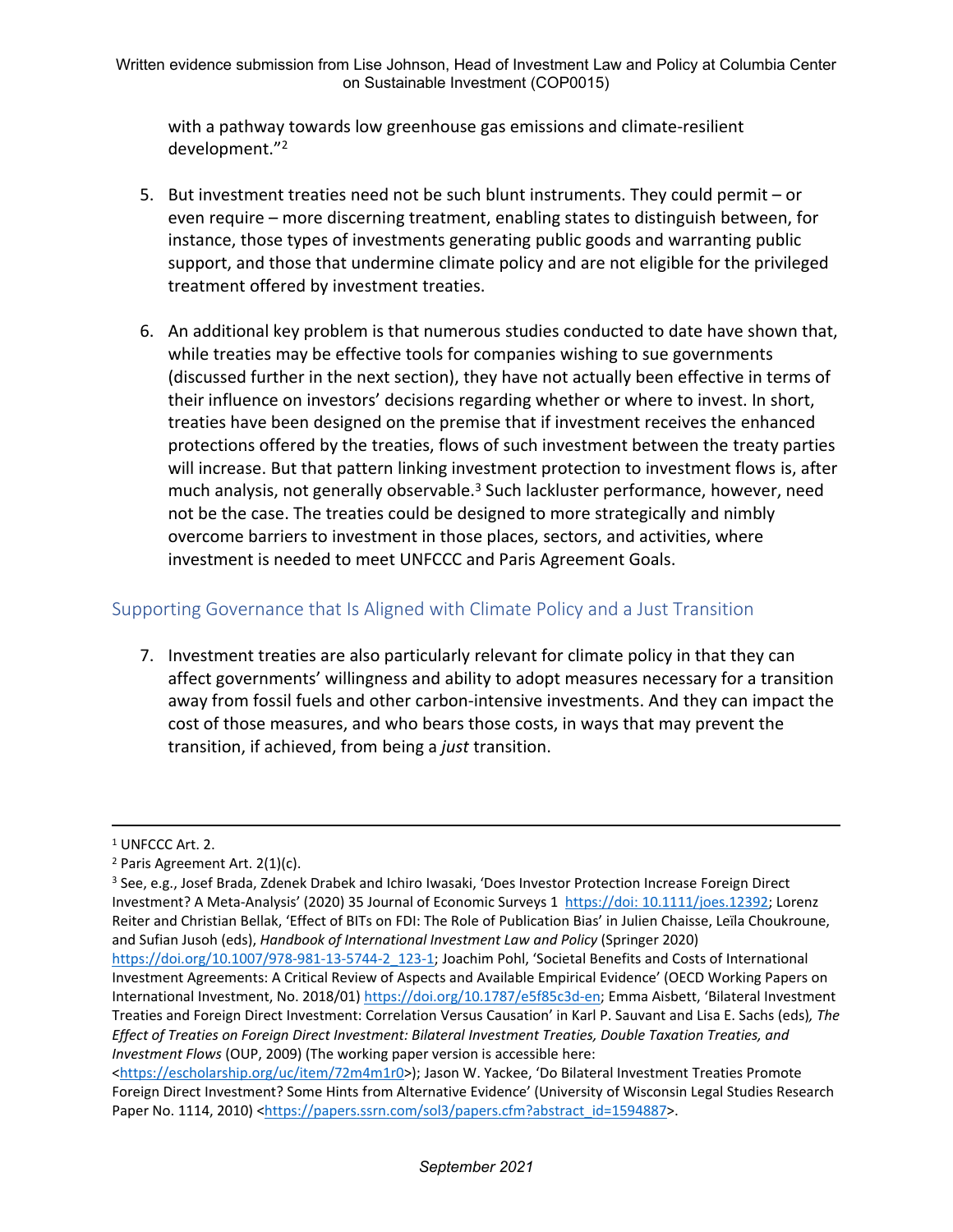Written evidence submission from Lise Johnson, Head of Investment Law and Policy at Columbia Center on Sustainable Investment (COP0015)

- 8. This is because the investment treaties concluded by the UK (like investment treaties concluded by other countries in recent decades) tend to (1) impose vaguely worded obligations on states regarding their treatment of foreign investment, and (2) include provisions permitting investors to sue the states in which they have invested through international arbitration, alleging breach of those obligations and seeking damages for the breach. These investor-state arbitration provisions, often called investor-state dispute settlement or "ISDS" provisions are exceptional in international law due to the powers they grant private actors to (1) sue governments for harm without first exhausting domestic remedies, and (2) seek large damage amounts largely unavailable under other areas of international (or even domestic) law. <sup>4</sup> ISDS decisions have interpreted and/or applied treaty obligations in ways that the treaty parties consider to be broader and more exacting than envisioned or proper,<sup>5</sup> and that have resulted in undue regulatory chill.<sup>6</sup>
- 9. The threats to climate policy are real: As we have seen, covered investors have already used investment treaties to challenge climate measures and other restrictions on extraction and use of fossil fuels. Known cases include *RWE v. Netherlands*, ICSID Case No. ARB/21/4; *Uniper v. Neth*erlands, ICSID Case No. ARB/21/22; *Westmoreland v. Canada*, ICSID Case No. UNCT/20/3; *Rockhopper v. Italy*, ICSID Case No. ARB/17/14; *TransCanada v. United States*, ICSID Case No. ARB/16/21, and *Lone Pine v. Canada*, ICSID Case No. UNCT/15/2. There are other cases that have been threatened, or that have been initiated, but are not public.<sup>7</sup>

We've had situations where real regulation which should be in place which is bipartisan, in everybody's interest, has not been put in place because of fears of ISDS ... Why should a foreign national be able to come in and not have the rights of Americans in the American court system but have more rights than Americans have in the American court system? It strikes me as something that at least we ought to be skeptical of and analyze. So a U.S. person goes into a court system, goes through the system and they're stuck with what they get. A foreign national can do that and then at the end of the day say 'I want three guys in London to say we're going to overrule the entire US system.'

<sup>7</sup> For instance, after dropping its first suit against the United States for stopping development of the Keystone XL Pipeline, TransCanada has announced it is bringing a second ISDS claim challenging the permit denial. However, there are not yet (as of the time of writing) publicly available filings evidencing the formal launch of the claim. See, TC Energy, News Release: TC Energy commences NAFTA claim following revocation of Keystone XL Presidential Permit (2 July 2021) https://www.tcenergy.com/announcements/2021-07-02-tc-energy-commences-nafta-claimfollowing-revocation-of-keystone-xl-presidential-permit/.

<sup>4</sup> See OECD, Investor-State Dispute Settlement: Public consultation: 16 May – 9 July 2012 (OECD), pp. 23-26, Annexes II and IV, [https://www.oecd.org/investment/internationalinvestmentagreements/50291642.pdf.](https://www.oecd.org/investment/internationalinvestmentagreements/50291642.pdf) <sup>5</sup> See, e.g., *Mesa Power v. Canada*, PCA Case No. 2012-17, Second Submission of the United States of America (June 12, 2015); *Mesa Power v. Canada*, PCA Case No. 2012-17, Second Submission of Mexico Pursuant to NAFTA Article 1128 (June 12, 2015); *Mesa Power v. Canada*, PCA Case No. 2012-17, Submission of the Government of Canada, Observations on the Award on Jurisdiction and Merits (May 14, 2015).

<sup>6</sup> United States Trade Representative Robert E. Lighthizer, Testimony before House Ways and Means Committee (21 March 2018). Ambassador Lighthizer stated in testimony before members of the US Congress: